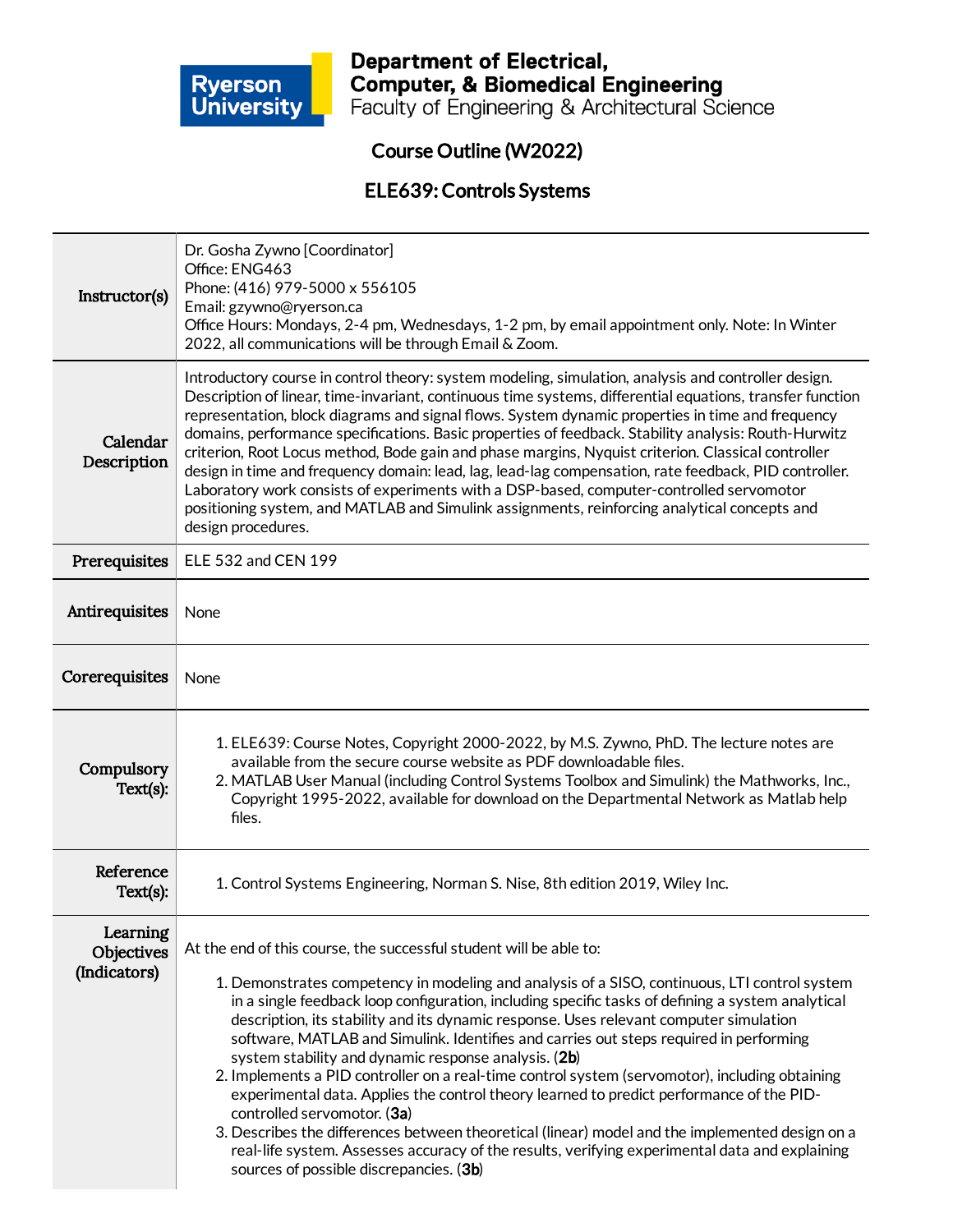|                               | 4. Identifies and carries out steps required in designing an in-the-loop controller (PID and Lead-<br>Lag) for a low order LTI system in order to meet a set of specifications. (4b), (4a)<br>5. Evaluates the chosen controller design by verifying its performance against a set of criteria, is<br>able to explain differences between expected and actual results. (4c)<br>6. Demonstrates proficiency in the use of high-performance engineering modeling and analysis<br>software, including Matlab, Control Systems Toolbox and Simulink, for control system analysis<br>and design, in this course and for subsequent engineering practice. (5a)<br>7. Accomplishes several tasks requiring efficiency in managing own time and tasks to achieve<br>individual and team goals, including meeting various deadlines. (6b), (6a)<br>8. Produces a professionally prepared technical report using appropriate format, grammar, and<br>citation styles, with figures and tables chosen to illustrate points made, with appropriate size,<br>labels and references in the body of the report. Reports are graded on correctness,<br>completeness, grammar, quality of graphics and layout. (7a)<br>9. Responds appropriately to verbal questions from instructors, formulating and expressing ideas,<br>using appropriate technical terminology - assessed through comprehensive lab interviews. (7b)<br>10. Knows the role of the engineer in society, including responsibility for protecting the public<br>interest (8b)<br>NOTE: Numbers in parentheses refer to the graduate attributes required by the Canadian Engineering<br>Accreditation Board (CEAB). |      |  |
|-------------------------------|---------------------------------------------------------------------------------------------------------------------------------------------------------------------------------------------------------------------------------------------------------------------------------------------------------------------------------------------------------------------------------------------------------------------------------------------------------------------------------------------------------------------------------------------------------------------------------------------------------------------------------------------------------------------------------------------------------------------------------------------------------------------------------------------------------------------------------------------------------------------------------------------------------------------------------------------------------------------------------------------------------------------------------------------------------------------------------------------------------------------------------------------------------------------------------------------------------------------------------------------------------------------------------------------------------------------------------------------------------------------------------------------------------------------------------------------------------------------------------------------------------------------------------------------------------------------------------------------------------------------------------------------------------------------|------|--|
| Course<br>Organization        | 3.0 hours of lecture per week for 13 weeks<br>1.5 hours of lab per week for 12 weeks<br>0.0 hours of tutorial per week for 12 weeks                                                                                                                                                                                                                                                                                                                                                                                                                                                                                                                                                                                                                                                                                                                                                                                                                                                                                                                                                                                                                                                                                                                                                                                                                                                                                                                                                                                                                                                                                                                                 |      |  |
| Teaching<br><b>Assistants</b> | 1. Ali Mehrkish (ali.mehrkish@ryerson.ca), Ph.D.<br>2. Shahab Ghorbani (shahab.ghorbani@ryerson.ca), Ph.D. Candidate                                                                                                                                                                                                                                                                                                                                                                                                                                                                                                                                                                                                                                                                                                                                                                                                                                                                                                                                                                                                                                                                                                                                                                                                                                                                                                                                                                                                                                                                                                                                                |      |  |
|                               | <b>Theory</b>                                                                                                                                                                                                                                                                                                                                                                                                                                                                                                                                                                                                                                                                                                                                                                                                                                                                                                                                                                                                                                                                                                                                                                                                                                                                                                                                                                                                                                                                                                                                                                                                                                                       |      |  |
|                               | <b>Quizzes and Activities</b>                                                                                                                                                                                                                                                                                                                                                                                                                                                                                                                                                                                                                                                                                                                                                                                                                                                                                                                                                                                                                                                                                                                                                                                                                                                                                                                                                                                                                                                                                                                                                                                                                                       | 13%  |  |
|                               | Midterm Exam                                                                                                                                                                                                                                                                                                                                                                                                                                                                                                                                                                                                                                                                                                                                                                                                                                                                                                                                                                                                                                                                                                                                                                                                                                                                                                                                                                                                                                                                                                                                                                                                                                                        | 22%  |  |
|                               | Final Exam                                                                                                                                                                                                                                                                                                                                                                                                                                                                                                                                                                                                                                                                                                                                                                                                                                                                                                                                                                                                                                                                                                                                                                                                                                                                                                                                                                                                                                                                                                                                                                                                                                                          | 40 % |  |
|                               | Laboratory                                                                                                                                                                                                                                                                                                                                                                                                                                                                                                                                                                                                                                                                                                                                                                                                                                                                                                                                                                                                                                                                                                                                                                                                                                                                                                                                                                                                                                                                                                                                                                                                                                                          |      |  |
| Course                        | Lab Projects                                                                                                                                                                                                                                                                                                                                                                                                                                                                                                                                                                                                                                                                                                                                                                                                                                                                                                                                                                                                                                                                                                                                                                                                                                                                                                                                                                                                                                                                                                                                                                                                                                                        | 25 % |  |
| Evaluation                    | <b>TOTAL:</b>                                                                                                                                                                                                                                                                                                                                                                                                                                                                                                                                                                                                                                                                                                                                                                                                                                                                                                                                                                                                                                                                                                                                                                                                                                                                                                                                                                                                                                                                                                                                                                                                                                                       | 100% |  |
|                               | Note: In order for a student to pass a course, a minimum overall course mark of 50% must be<br>obtained. In addition, for courses that have both "Theory and Laboratory" components, the student<br>must pass the Laboratory and Theory portions separately by achieving a minimum of 50% in the<br>combined Laboratory components and 50% in the combined Theory components. Please refer to the<br>"Course Evaluation" section above for details on the Theory and Laboratory components (if<br>applicable).                                                                                                                                                                                                                                                                                                                                                                                                                                                                                                                                                                                                                                                                                                                                                                                                                                                                                                                                                                                                                                                                                                                                                      |      |  |
| Examinations                  | Midterm Exam will be scheduled in Week 7, online, as a take-home, open book exam. There will be<br>multiple versions, covering problem-solving and theory (covers Weeks 1-6 of lecture notes).<br>The final exam will be scheduled during the exam period, on campus, in person: multiple versions,                                                                                                                                                                                                                                                                                                                                                                                                                                                                                                                                                                                                                                                                                                                                                                                                                                                                                                                                                                                                                                                                                                                                                                                                                                                                                                                                                                 |      |  |
|                               |                                                                                                                                                                                                                                                                                                                                                                                                                                                                                                                                                                                                                                                                                                                                                                                                                                                                                                                                                                                                                                                                                                                                                                                                                                                                                                                                                                                                                                                                                                                                                                                                                                                                     |      |  |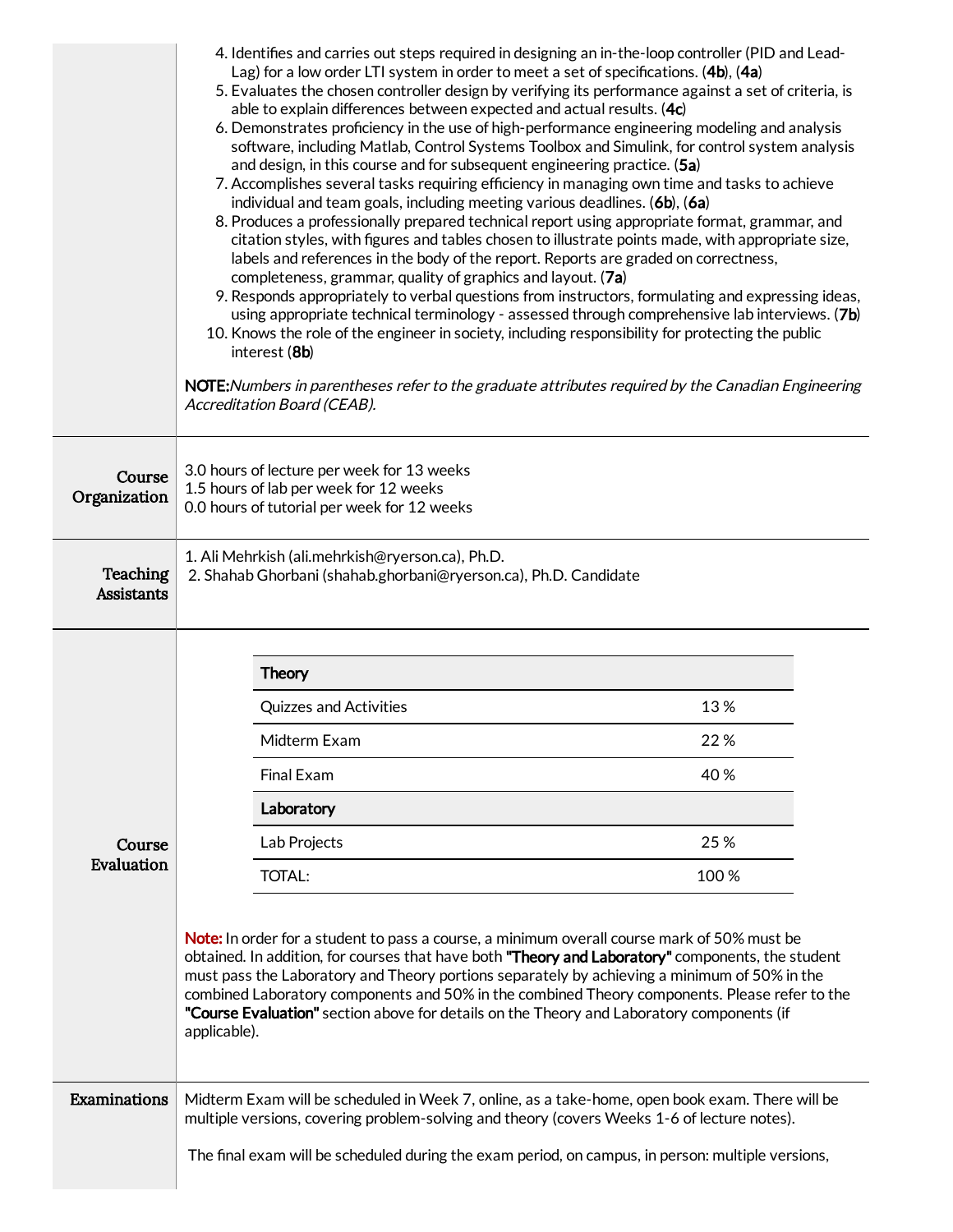|                                    | three hours duration, problem-solving type, closed book with a standard formula sheet. The exam is<br>comprehensive, but with emphasis on the design aspects of the course.                                                                                                                                                                                                                                                                                                                                                                                                                                                                                                                                                                                                                                                                                                                                                                                                                                                                                                                                                                                                                                                                                                                                                                                                                                                                                                                                                                                                                                                                                                                                                                                                                                                                                                                                                                                                                                                                                                                                                                                                                                                                                                                                                                                                                                                       |
|------------------------------------|-----------------------------------------------------------------------------------------------------------------------------------------------------------------------------------------------------------------------------------------------------------------------------------------------------------------------------------------------------------------------------------------------------------------------------------------------------------------------------------------------------------------------------------------------------------------------------------------------------------------------------------------------------------------------------------------------------------------------------------------------------------------------------------------------------------------------------------------------------------------------------------------------------------------------------------------------------------------------------------------------------------------------------------------------------------------------------------------------------------------------------------------------------------------------------------------------------------------------------------------------------------------------------------------------------------------------------------------------------------------------------------------------------------------------------------------------------------------------------------------------------------------------------------------------------------------------------------------------------------------------------------------------------------------------------------------------------------------------------------------------------------------------------------------------------------------------------------------------------------------------------------------------------------------------------------------------------------------------------------------------------------------------------------------------------------------------------------------------------------------------------------------------------------------------------------------------------------------------------------------------------------------------------------------------------------------------------------------------------------------------------------------------------------------------------------|
| Other<br>Evaluation<br>Information | Please note that the three labs are of different weights: 7%, 9% and 9%, respectively. Also note that<br>in Winter 2022, due to COVID-19 considerations to mitigate the in-person contact within the lab, in-<br>person Lab Interviews will be replaced with short D2L Lab Quizzes, and the requirement to check the<br>pre-lab with the TA is being suspended.<br>The D2L Lab Quizzes are scheduled for January 30, March 6, and April 3, 2022.<br>Course evaluation includes both individual effort (midterm, final exam, D2L quizzes) and group work<br>(lab reports, homework).                                                                                                                                                                                                                                                                                                                                                                                                                                                                                                                                                                                                                                                                                                                                                                                                                                                                                                                                                                                                                                                                                                                                                                                                                                                                                                                                                                                                                                                                                                                                                                                                                                                                                                                                                                                                                                               |
| Teaching<br><b>Methods</b>         | In Winter 2022, all lectures and counseling hours are virtual for the whole semester, using Zoom<br>sessions. Live lectures will be recorded on Zoom and later posted on D2L. Live Q & A segments of<br>lectures and counseling hours will not be recorded.<br>Midterm Test will be conducted online, as a take-home test, with multiple versions, both problem-<br>solving and theory questions, to be uploaded to D2L using Assignments feature. The final exam is<br>scheduled to take place in person, on campus during the exam period. Course Activities will be in form<br>of D2L Quizzes and Homework.<br>All labs are scheduled to be conducted in person, in ENG413, under the supervision of TAs. Please<br>note that as per Ryerson announcement, the return to campus is postponed till January 30, 2022.<br>This means the labs will start in virtual mode, and switch to on-campus mode after January 30. All<br>Lab Reports will also have to be uploaded to D2L using Assignments feature. Please see the note<br>above re. temporary lab changes for Winter 2022.                                                                                                                                                                                                                                                                                                                                                                                                                                                                                                                                                                                                                                                                                                                                                                                                                                                                                                                                                                                                                                                                                                                                                                                                                                                                                                                                               |
| Other<br>Information               | 1. All students shall adhere to the rules of Academic Integrity, and shall acquaint themselves with the<br>Student Code of Academic Conduct and all other relevant policies all relevant university policies found<br>on Ryerson Senate website: http://ryerson.ca/senate/course-outline-policies. Any suspected breach of<br>Academic Integrity such as cheating or plagiarism will be investigated with the participation of the<br>Academic Integrity Officer. Please check the course D2L website for more information on current<br>policies, including COVID-19 considerations.<br>2. In accordance with the Policy on Ryerson Student E-mail Accounts (Policy 157), Ryerson requires<br>that any electronic communication by students to Ryerson faculty or staff be sent from their official<br>Ryerson email account.<br>3. In the lab, there are two computer simulation-based (MATLAB and Simulink) and one real-time<br>DSP-based control system experiment to be completed. The first two lab projects (simulations) focus<br>on the stability and performance analysis on the PID Controller and the third project is the feedback<br>control design of the DC servo motor system in the Control Systems Lab (ENG413). In simulation<br>projects students will work with non-repeating data sets that are frequently modified, to be<br>completed in pairs. For the real-time experiment, students will work in groups of three. All partners<br>shall contribute equally to the lab reports. When submitting a lab report, students will be interviewed<br>by lab instructors with questions relevant to the completed project. As well, partners will be asked to<br>describe their contributions. Any student found not to have adequately contributed to the project, will<br>be asked to re-do the project on their own. Please see the note above re. temporary lab changes for<br><b>Winter 2022.</b><br>4. Please note that the lab report marks may be adjusted at the end of the course to equalize<br>differences between sections and different Teaching Assistants' marking styles.<br>5. All students registered in ELE639 are expected to participate throughout the course in Course<br>Activities that will support their understanding of the course material. They will include completing<br>quizzes on D2L and home assignments, for which they will be earning Course Activity Points. Course |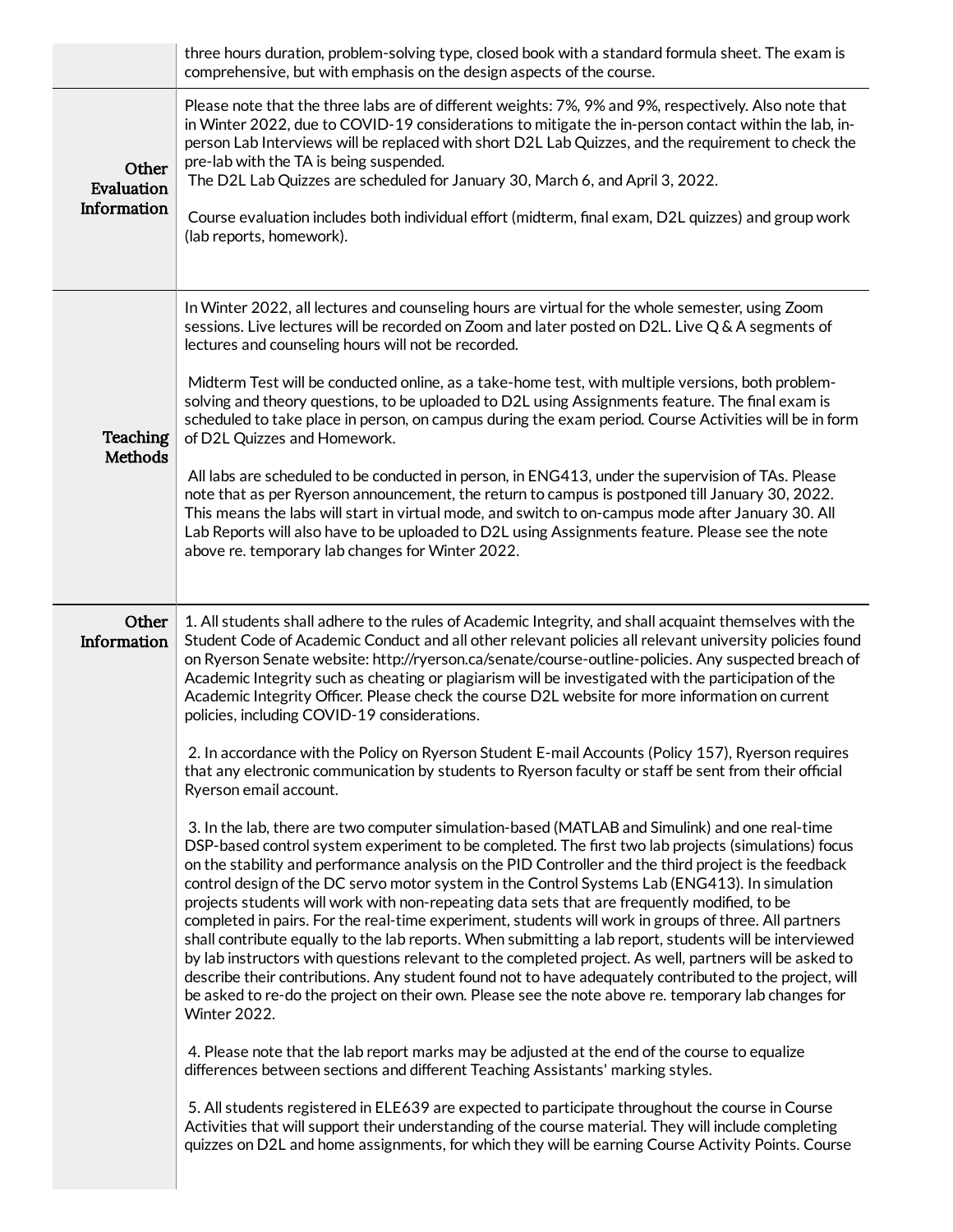| Activities are worth 13% of the final grade. Activities will take place every week. These are low |
|---------------------------------------------------------------------------------------------------|
| stakes, frequent activities, and there are no make-up arrangements for the missed ones.           |

# Course Content

| Week      | Hours      | Chapters /<br>Section | Topic, description                                                                                                                                                                                                                                                                                                                |
|-----------|------------|-----------------------|-----------------------------------------------------------------------------------------------------------------------------------------------------------------------------------------------------------------------------------------------------------------------------------------------------------------------------------|
| Week<br>1 | 3          | Chapter 1             | Goals for the course and course logistics. Review of terminology, objectives, and<br>control system analysis/design procedures. General concepts of feedback and<br>control - open vs. closed loop systems. Introduction to Matlab & Simulink. Models:<br>transfer functions & block diagrams. Laplace Transform review (ELE532). |
| Week<br>2 | $\sqrt{3}$ | Chapter 2             | System stability, Routh Array, Routh-Hurwitz Criterion.                                                                                                                                                                                                                                                                           |
| Week<br>3 | 3          | Chapter 3             | Models: block diagrams vs. signal flow graphs. Mason's Gain.                                                                                                                                                                                                                                                                      |
| Week<br>4 | $\sqrt{3}$ | Chapter 4             | Step response specifications. Time domain analysis. Steady state errors.                                                                                                                                                                                                                                                          |
| Week<br>5 | $\sqrt{3}$ | Chapters 5            | Time domain analysis - transient response of 1st and 2nd order systems. Standard<br>second order model. Higher order dynamics, dominant poles, reduced order models.                                                                                                                                                              |
| Week<br>6 | $\sqrt{3}$ | Chapters 6            | System control in time domain - classical three mode controller - characteristics of<br>P, PD, PI and PID control. PID Controller tuning. Top-down design of a simple<br>controller (PD, PI, lead).                                                                                                                               |
| Week<br>7 | $\sqrt{3}$ | Review                | Midterm Test. Review of course materials after the midterm.                                                                                                                                                                                                                                                                       |
| Week<br>8 | 3          |                       | Root locus method of system analysis, Proportional Control design from Root Locus<br>plot - choosing gain.                                                                                                                                                                                                                        |
| Week<br>9 | 3          | Chapter 7             | Root locus method of system analysis continued. PID Controller design from Root<br>Locus plot - choosing gain and time constants.                                                                                                                                                                                                 |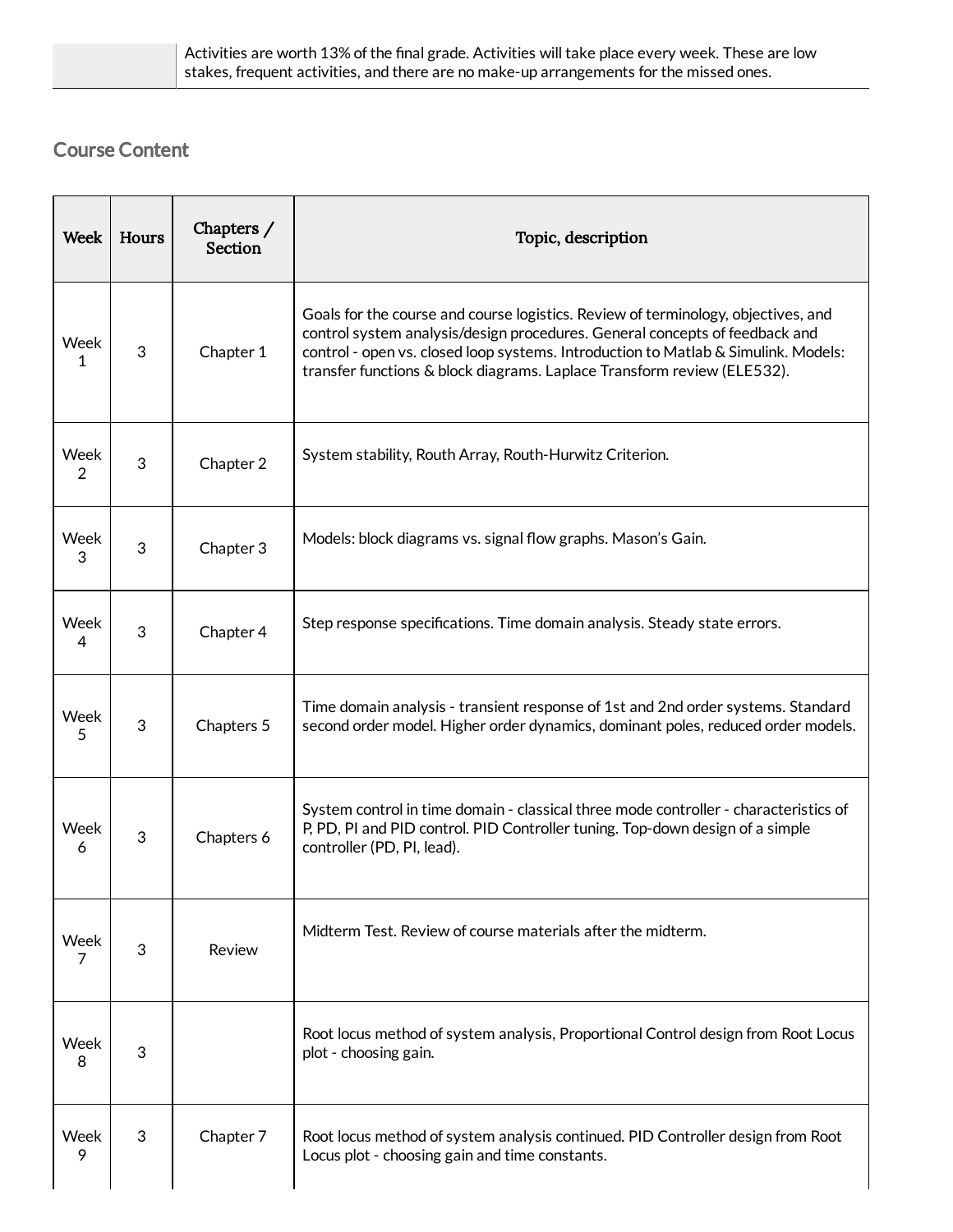| Week<br>10 | 3 | Chapter 8          | Stability in frequency domain: gain and phase margins. Polar plots and Nyquist<br>criterion. Frequency response of a closed loop system. Closed loop second order<br>model in frequency domain. Phase margin of a second order system. |
|------------|---|--------------------|----------------------------------------------------------------------------------------------------------------------------------------------------------------------------------------------------------------------------------------|
| Week<br>11 | 3 | Chapter 9          | Correlation between frequency response and time domain response as a basis of<br>frequency response design. Controller design in frequency domain: lead controllers.                                                                   |
| Week<br>12 | 3 | Chapter 10         | Controller design in frequency domain: lag and lead-lag controllers.                                                                                                                                                                   |
| Week<br>13 | 3 | Review<br>Examples | Review of course materials for final exam, Questions and answers regarding the<br>final exam.                                                                                                                                          |

# Laboratory(L)/Tutorials(T)/Activity(A) Schedule

| Week     | L/T/A            | Description                                                                                                                                                                                                                                                                                                                                                                                                                                                                                                                                                                                                                                                    |
|----------|------------------|----------------------------------------------------------------------------------------------------------------------------------------------------------------------------------------------------------------------------------------------------------------------------------------------------------------------------------------------------------------------------------------------------------------------------------------------------------------------------------------------------------------------------------------------------------------------------------------------------------------------------------------------------------------|
| $2 - 3$  | Lab <sub>1</sub> | Lab Project 1: Stability of Control Systems under Proportional, PI, PD and PID Control.<br>Two (2) sessions + extra time outside the lab time as required. Simulations to analyze system<br>stability under P, PI and PD Control.<br>Individual data sets assigned to lab partners. Note that there is an individual Pre-Lab for this<br>project that will be checked by the TA. Failure to present the Pre-lab will result in a 20 point<br>deduction on the lab report.<br>Lab 1 Report due in Week 04. Interviews for Lab 1 also scheduled in Week 04.                                                                                                      |
| $4 - 7$  | Lab <sub>2</sub> | Lab Project 2: Performance of Control Systems under P, PI, PD, and PID Control.<br>Four $(4)$ sessions + extra time outside the lab time as required.<br>Part1: Proportional Control - Performance Analysis<br>Part2: PI Control - Performance Analysis<br>Part3: PD Control - Performance Analysis<br>Part4: PID Control - Performance Analysis<br>Individual data sets assigned to lab partners. Note that there is an individual Pre-Lab for this<br>project that will be checked by the TA. Failure to present the Pre-lab will result in a 20 point<br>deduction on the lab report.<br>Lab 2 Report due date and lab interviews are scheduled for Week 8. |
| $8 - 11$ | Lab <sub>3</sub> | Lab Project 3: Feedback Control of a Real-time DSP-based DC Servo Motor.<br>Four (4) sessions, only in Control Systems Lab (ENG413).                                                                                                                                                                                                                                                                                                                                                                                                                                                                                                                           |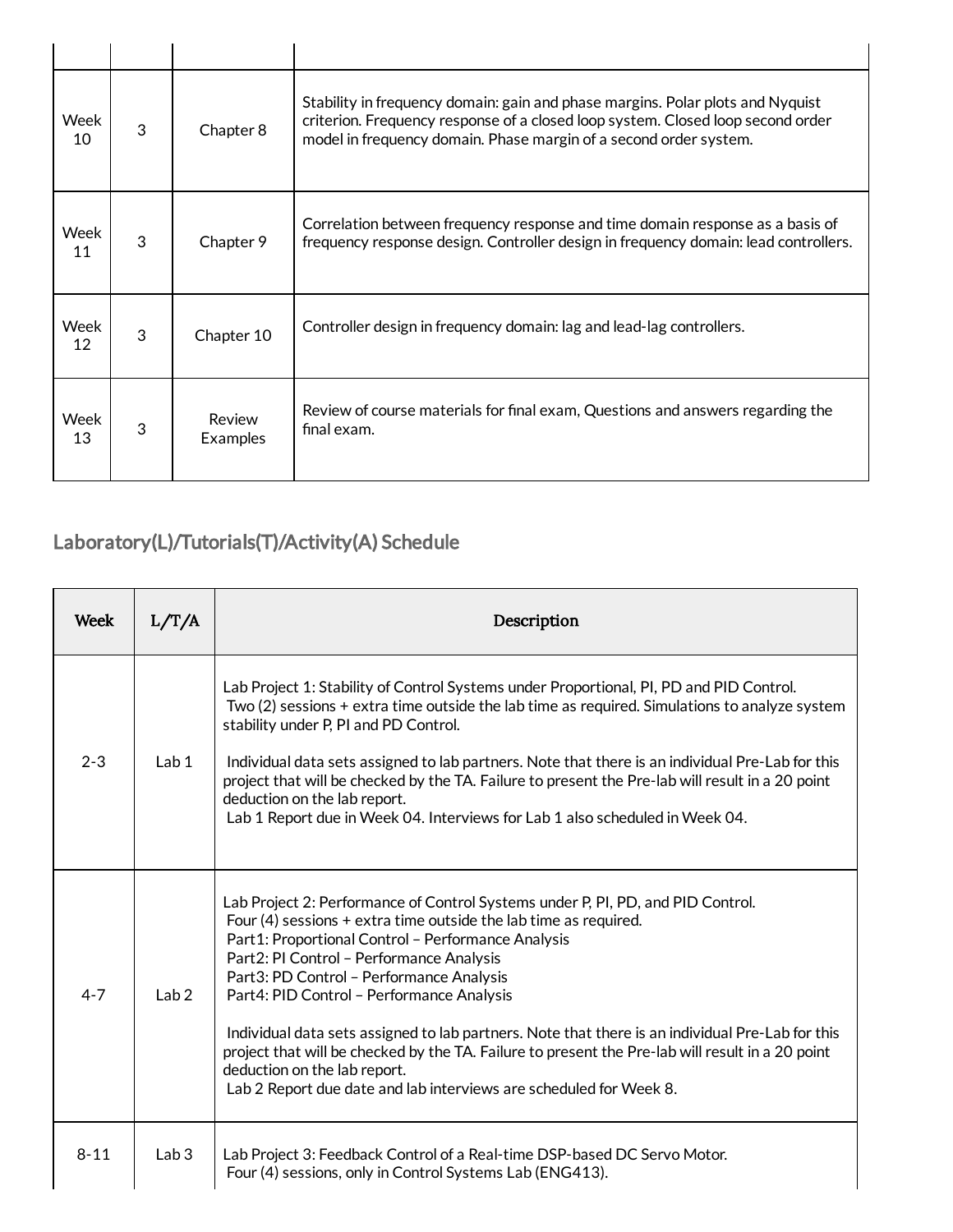| Part1: Uncompensated Servo Motor Response<br>Part2: Compensated Servo Motor Response<br>Part3: PID Controller Operation Outside the Nominal Range                                                                                                         |
|-----------------------------------------------------------------------------------------------------------------------------------------------------------------------------------------------------------------------------------------------------------|
| Note that there is an individual Pre-Lab for this project that will be checked by the TA. Failure<br>to present the Pre-lab will result in a 20 point deduction on the lab report.<br>Lab 3 Report due date and lab interviews are scheduled for Week 12. |

#### Policies & Important Information:

Students must be reminded that they are required to adhere to all relevant university policies found in their online course shell in D2L and/or on the following URL: <http://ryerson.ca/senate/course-outline-policies>

- 1. Students are required to obtain and maintain a Ryerson e-mail account for timely communications between the instructor and the students;
- 2. Any changes in the course outline, test dates, marking or evaluation will be discussed in class prior to being implemented;
- 3. Assignments, projects, reports and other deadline-bound course assessment components handed in past the due date will receive a mark of ZERO, unless otherwise stated. Marking information will be made available at the time when such course assessment components are announced.
- 4. Ryerson senate policy 157 requires that any electronic communication by students to Ryerson faculty or staff be sent from their official Ryerson email account.
- 5. Familiarize yourself with the tools you will need to use for remote learning. The [Continuity](https://www.ryerson.ca/centre-for-excellence-in-learning-and-teaching/learning-guide/) of Learning Guide for students includes guides to completing quizzes or exams in D2L or Respondus, using D2L Brightspace, joining online meetings or lectures, and collaborating with the Google Suite.
- 6. The University has issued a minimum technology requirement for remote learning. Details can be found at: [https://www.ryerson.ca/covid-19/students/minimum-technology-requirements-remote-learning.](https://www.ryerson.ca/covid-19/students/minimum-technology-requirements-remote-learning) Please ensure you meet the minimum technology requirements as specified in the above link.
- 7. Ryerson COVID-19 Information and Updates (available [https://www.ryerson.ca/covid-19/students](https://www.ryerson.ca/covid-19/students/)) for Students summarizes the variety of resources available to students during the pandemic.
- 8. Refer to our **Departmental FAQ** page for information on common questions and issues at the following link: <https://www.ee.ryerson.ca/guides/Student.Academic.FAQ.html>.

#### Missed Classes and/or Evaluations

When possible, students are required to inform their instructors of any situation which arises during the semester which may have an adverse effect upon their academic performance, and must request any consideration and accommodation according to the relevant policies as far in advance as possible. Failure to do so may jeopardize any academic appeals.

- 1. **Academic Consideration Requests for missed work** (e.g. missing tests, labs, etc) According to [Ryerson](https://www.ryerson.ca/senate/policies/pol134.pdf) Senate Policy 134, sections 1.2.3, if you miss any exams, quizzes, tests, labs, and/or assignments for helth or compassionate reasons you need to inform your instructor(s) (via email whenever possible) in advance when you will be missing an exam, test or assignment deadline. When circumstances do not permit this, you must inform the instructor(s) as soon as reasonably possible "*In the case* of illness, a Ryerson Student Health [Certificate](http://www.ryerson.ca/senate/forms/medical.pdf), or a letter on letterhead from an appropriate regulated health professional with the student declaration portion of the Student Health Certificate attached. For reasons other than illness, proper documentation is also required (e.g. death certificate, police report, TTC report). ALL supporting documentation for illness or compassionate grounds MUST be submitted within three (3) working days of the missed work." NOTE: You are required to submit all of **your pertinent documentation through Ryerson's online Academic Consideration Request system at the following link:** [prod.apps.ccs.ryerson.ca/senateapps/acadconsform](https://prod.apps.ccs.ryerson.ca/senateapps/acadconsform).
- 2. *Religious, Aboriginal and Spiritual observance* If a student needs accommodation because of religious, Aboriginal or spiritual observance, they must submit a Request for Accommodation of Student Religious, Aboriginal and Spiritual Observance AND an Academic Consideration Request form within the first 2 weeks of the class or, for a final examination, within 2 weeks of the posting of the examination schedule. If the requested absence occurs within the first 2 weeks of classes, or the dates are not known well in advance as they are linked to other conditions, these forms should be submitted with as much lead time as possible in advance of the absence. Both documents are available at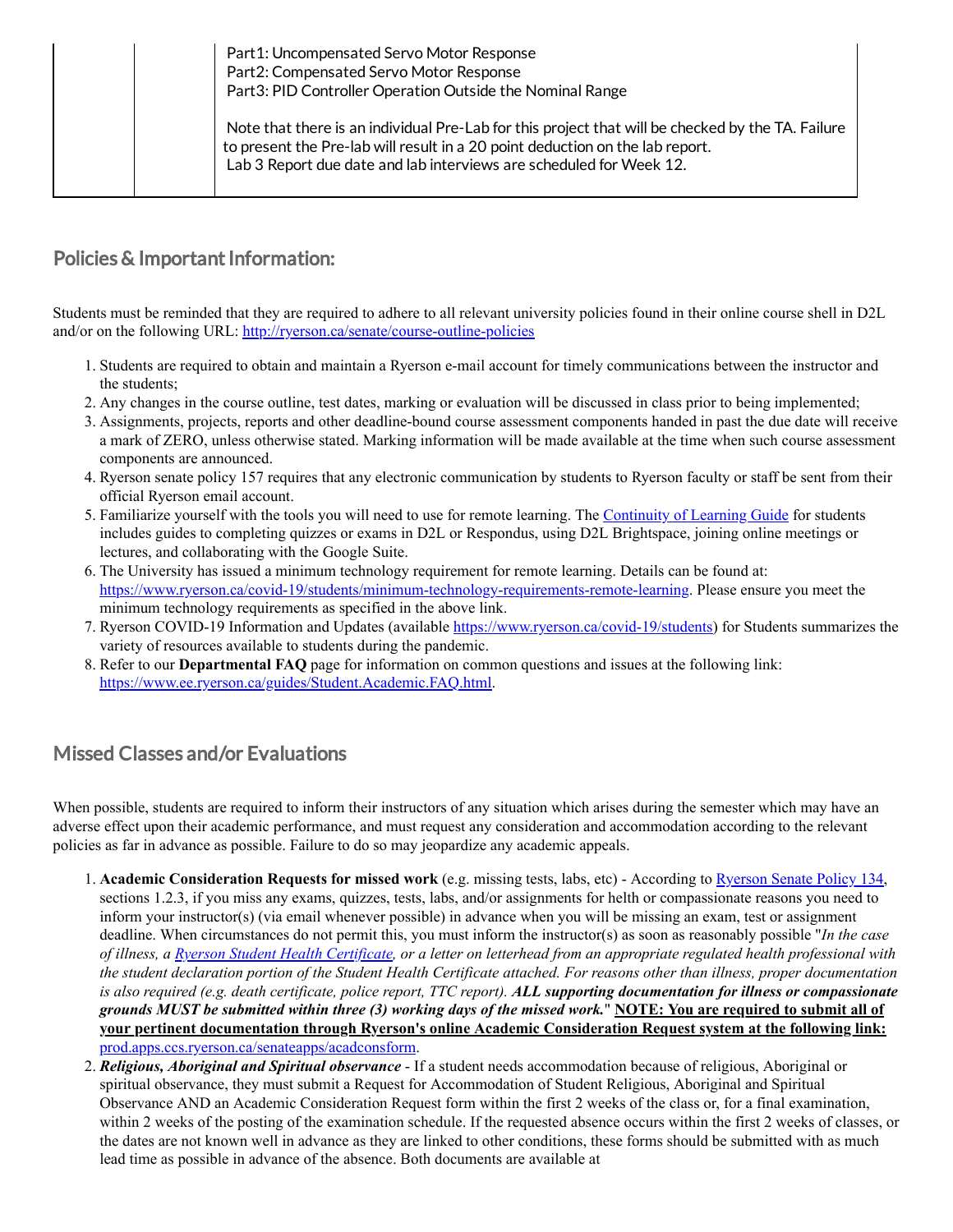[www.ryerson.ca/senate/forms/relobservforminstr.pdf.](https://www.ryerson.ca/senate/forms/relobservforminstr.pdf) **If you are a full-time or part-time degree student, then you submit the forms to your own program department or school;**

3. *Academic Accommodation Support* - Before the first graded work is due, students registered with the Academic Accommodation Support office (AAS - [www.ryerson.ca/studentlearningsupport/academic-accommodation-suppo](https://www.ryerson.ca/studentlearningsupport/academic-accommodation-support/)rt) should provide their instructors with an Academic Accommodation letter that describes their academic accommodation plan.

#### Virtual Proctoring Information (if used in this course)

Online exam(s) within this course may use a virtual proctoring system. Please note that your completion of any such virtually proctored exam may be recorded via the virtual platform and subsequently reviewed by your instructor. The virtual proctoring system provides recording of flags where possible indications of suspicious behaviour are identified only. Recordings will be held for a limited period of time in order to ensure academic integrity is maintained and then will be deleted.

Access to a computer that can support remote recording is your responsibility as a student. The computer should have the latest operating system, at a minimum Windows (10, 8, 7) or Mac (OS X 10.10 or higher) and web browser Google Chrome or Mozilla Firefox. You will need to ensure that you can complete the exam using a reliable computer with a webcam and microphone available, as well as a typical high-speed internet connection. Please note that you will be required to show your Ryerson OneCard prior to beginning to write the exam. In cases where you do not have a Ryerson OneCard, government issued ID is permitted.

Information will be provided prior to the exam date by your instructor who may provide an opportunity to test your set-up or provide additional information about online proctoring. Since videos of you and your environment will be recorded while writing the exam, please consider preparing the background (room / walls) so that personal details are not visible, or move to a room that you are comfortable showing on camera.

#### Turnitin (if used in this course)

Turnitin.com is a plagiarism prevention and detection service to which Ryerson subscribes. It is a tool to assist instructors in determining the similarity between students' work and the work of other students who have submitted papers to the site (at any university), internet sources, and a wide range of books, journals and other publications. While it does not contain all possible sources, it gives instructors some assurance that students' work is their own. No decisions are made by the service; it generates an "originality report," which instructors must evaluate to judge if something is plagiarized.

Students agree by taking this course that their written work will be subject to submission for textual similarity review to Turnitin.com. Instructors can opt to have student's papers included in the Turnitin.com database or not. Use of the Turnitin.com service is subject to the terms-of-use agreement posted on the Turnitin.com website. Students who do not want their work submitted to this plagiarism detection service must, by the end of the second week of class, consult with their instructor to make alternate arrangements.

Even when an instructor has not indicated that a plagiarism detection service will be used, or when a student has opted out of the plagiarism detection service, if the instructor has reason to suspect that an individual piece of work has been plagiarized, the instructor is permitted to submit that work in a non-identifying way to any plagiarism detection service.

### Academic Integrity

Ryerson's Policy 60 (the [Academic](https://www.ryerson.ca/senate/policies/pol60.pdf) Integrity policy) applies to all students at the University. Forms of academic misconduct include plagiarism, cheating, supplying false information to the University, and other acts. The most common form of academic misconduct is plagiarism - a serious academic offence, with potentially severe penalties and other consequences. It is expected, therefore, that all examinations and work submitted for evaluation and course credit will be the product of each student's individual effort (or an authorized group of students). Submitting the same work for credit to more than one course, without instructor approval, can also be considered a form of plagiarism.

Suspicions of academic misconduct may be referred to the Academic Integrity Office (AIO). Students who are found to have committed academic misconduct will have a Disciplinary Notation (DN) placed on their academic record (not on their transcript) and will normally be assigned one or more of the following penalties: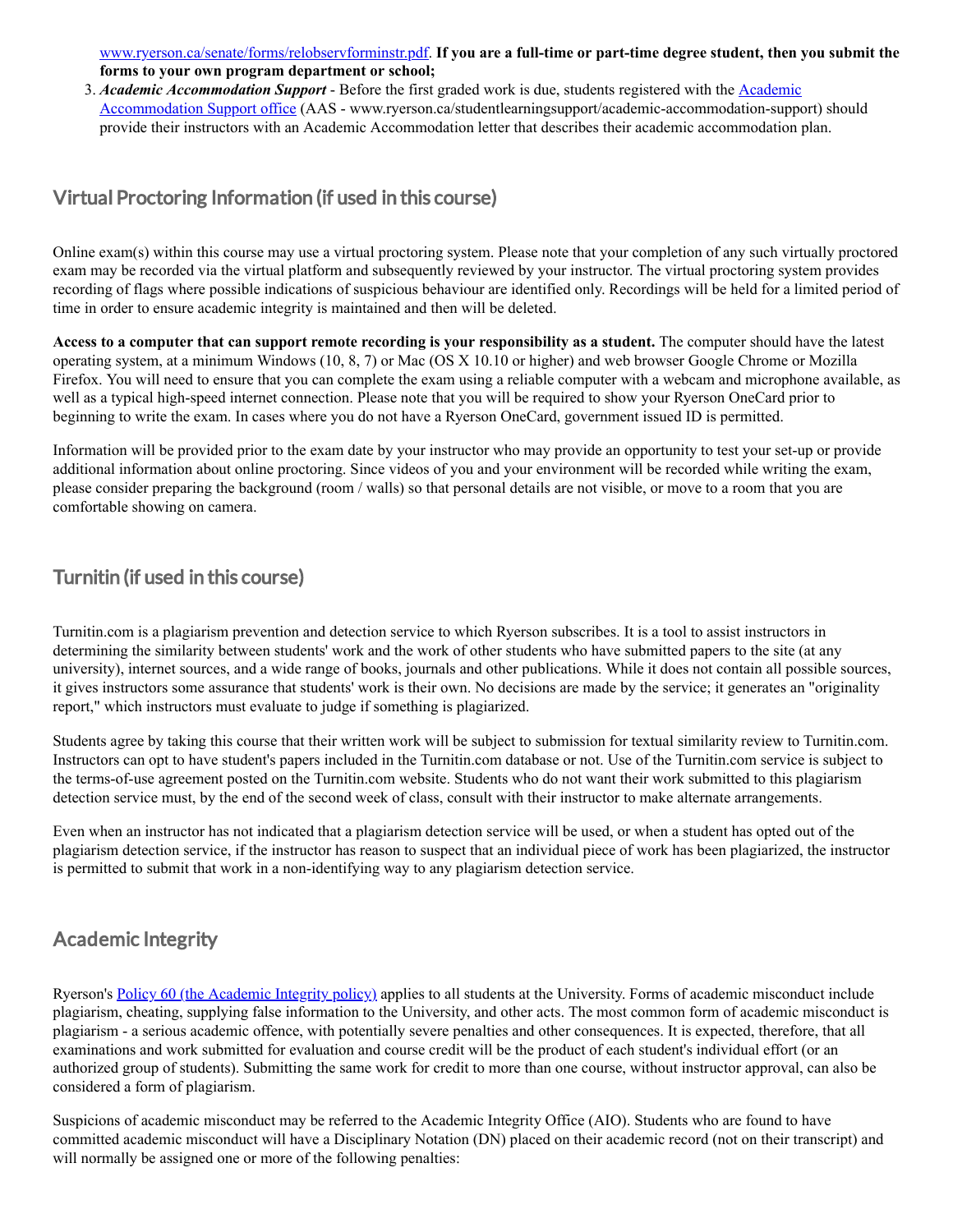- 1. A grade reduction for the work, ranging up to an including a zero on the work (minimum penalty for graduate work is a zero on the work);
- 2. A grade reduction in the course greater than a zero on the work. (Note that this penalty can only be applied to course components worth 10% or less, and any additional penalty cannot exceed 10% of the final course grade. Students must be given prior notice that such a penalty will be assigned (e.g. in the course outline or on the assignment handout);
- 3. An F in the course;
- 4. More serious penalties up to and including expulsion from the University.

The unauthorized use of intellectual property of others, including your professor, for distribution, sale, or profit is expressly prohibited, in accordance with Policy 60 (Sections 2.8 and 2.10). Intellectual property includes, but is not limited to:

- 1. Slides
- 2. Lecture notes
- 3. Presentation materials used in and outside of class
- 4. Lab manuals
- 5. Course packs
- 6. Exams

For more detailed information on these issues, please refer to the Academic Integrity [policy\(https://www.ryerson.ca/senate/policies/pol60.pdf\)](https://www.ryerson.ca/senate/policies/pol60.pdf) and to the Academic Integrity Office website (https://www.ryerson.ca/academicintegrity/).

#### Academic Accommodation Support

Ryerson University acknowledges that students have diverse learning styles and a variety of academic needs. If you have a diagnosed disability that impacts your academic experience, connect with Academic Accommodation Support (AAS). Visit the **AAS [website](https://www.ryerson.ca/studentlearningsupport/academic-accommodation-support/)** or contact  $\frac{a}{\text{asadmin}(a)}$  ryerson.ca for more information.

Note: All communication with AAS is voluntary and confidential, and will not appear on your transcript.

#### Important ResourcesAvailable at Ryerson

- 1. The Library ([https://library.ryerson.ca/\)](https://library.ryerson.ca/) provides research workshops and individual assistance. If the University is open, there is a Research Help desk on the second floor of the library, or go to [https://library.ryerson.ca/workshops](https://library.ryerson.ca/workshops/)
- 2. Student Learning Support [\(https://www.ryerson.ca/student-life-and-learning/learning-support/\)](https://www.ryerson.ca/student-life-and-learning/learning-support/) offers group-based and individual help with writing, math, study skills and transition support, as well as resources and checklists to support students as online learners [\(https://www.ryerson.ca/student-life-and-learning/learning-support/\)](https://www.ryerson.ca/student-life-and-learning/learning-support/).
- 3. You can submit an Academic Consideration Request [\(https://prod.apps.ccs.ryerson.ca/senateapps/acadconsform](https://prod.apps.ccs.ryerson.ca/senateapps/acadconsform)) when an extenuating circumstance has occurred that has significantly impacted your ability to fulfill and academic requirement. You may always visit the Senate website ([https://www.ryerson.ca/senate/\)](https://www.ryerson.ca/senate/) and select the blue radial button on the top right hand side entitled: Academic Consideration Request (ACR) to submit the request.

Policy 167: Academic Concideration due to COVID-19: Students that miss an assessment due to cold or flu-like symptoms, or due to self isolation, are currently not required to provide a health certificate. Other absences must follow Policy 167: Academic *[Consideration.](https://www.ryerson.ca/content/dam/senate/policies/pol167.pdf)*

Also NOTE: Outside of COVID-19 symptoms, the new Policy 167: Academic Consideration does allow for a once per term academic consideration request without supporting documentation if the absence is less than 3 days in duration and is not for a final exam/final assessment. In the absence is more than 3 days in duration and/or is for a final exam/final assessment, documentation is required. For more information please see Senate Policy 167: Academic [Consideration](https://www.ryerson.ca/content/dam/senate/policies/pol167.pdf).

4. Ryerson COVID-19 Information and Updates for Students (<https://www.ryerson.ca/covid-19/students/>) summarizes the variety of resources available to students during the pandemic.